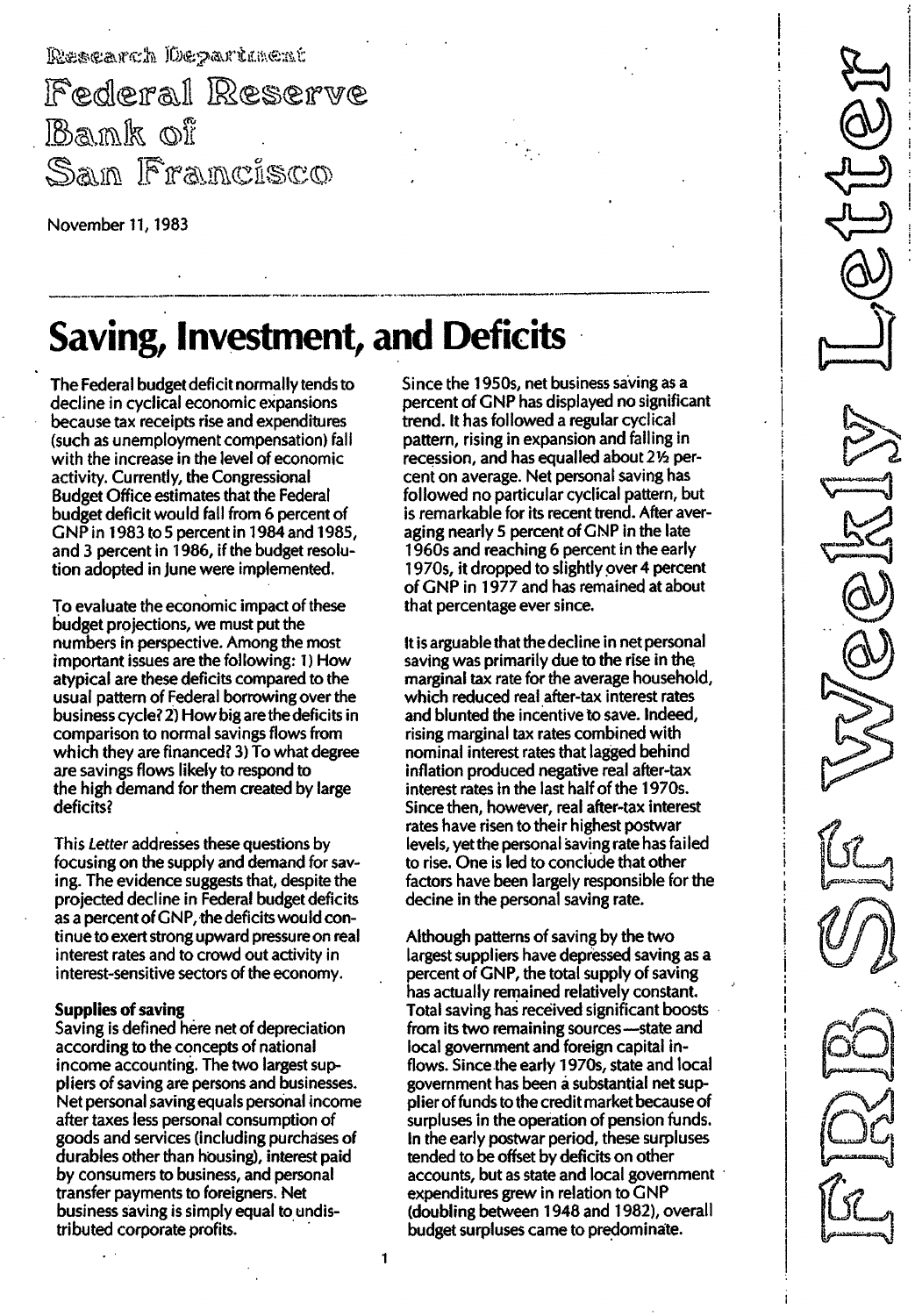### Research Oepartment

## Federal Reserve Bank of San Francisco

Opinions expressed in this newsletter do not necessarily reflect the views of the management of the Federal Reserve Bank of San Francisco, or of the Board of Governors of the Federal Reserve System.

From a balanced budget position in the late 1 960s, state and local government moved to budget surpluses of over 1 percent of GNP in the 1970s.

In addition, foreigners have recently become net suppliers of saving to the credit markets. Between 1 977 and 1 978, higher prices for oil and the U.S. economy's faster growth in comparison to other countries combined to turn the U.S. trade surplus into a deficit. As a result, the international exchange valueof the dollar fell until a sufficiently large inflow of foreign capital was attracted to balance the U.S. payments position. Since 1 981 , high real interest rates produced by an expanding Federal budget deficit have combined with an anti-inflationary monetary policy to boost net capital inflows even more. For 1 983, these inflows are expected to reach over 1 percent of GNP.

The total of these four sources of net saving is shown in the uppermost line in the accompanying chart. For 1 983, net capital inflows plus state and local government surpluses are estimated to supply an amount of saving equal to nearly 3 percent of GNP. However, the total supply of net saving will be no greater than its postwar average of about 8 percent of GNP because of the recent downward trend in personal saving and the cyclically low business saving.

### Demands for saving

Demands on the total supply of net saving can usefully be divided into three categories -net residential investment, net business investment in plant and equipment and inventories, and borrowing to finance the Federal budget deficit-also shown in the chart.

In business cycle expansions, net business investment takes a growing share of the supply of net savings, as capacity utilization increases and inventories are restocked. Normally, demands of the business sector are accommodated by cyclical increases in business saving and reductions in Federal

borrowing as government expenditures such as unemployment compensation fall and tax receipts rise. If this were to happen in the current economic expansion as it did in the 1 971 -73 and the 1 975-78 upturns, the pressure on real interest rateswould be limited, and residential investment would be able to grow over most of the cyclical expansion. But if Federal borrowing as a percent of GNP were to remain the same, or even increase, as it did in the period 1 963-67, the resulting pressure on real interest rates would produce an early decline in residential construction.

In the early postwar period the Federal government was a supplier of saving (through budget surpluses), rather than a demander. However, since the 1 960s, Federal borrowing has come to absorb a growing proportion of available saving. During the 1975-79 expansion, the Federal budget deficit absorbed 30 percent of net saving, compared to 15 percent in the 1 971 -73 expansion and only 5 percent in the 1 961 -69 expansion. Federal borrowing continued to absorb 30 percent of net saving in 1981 partly because the recovery from the 1 980 recession was incomplete. But even if net saving were to move up to 9 percent of GNP in the future, as business saving rebounds from a cyclical low, under current policies the Federal budget deficit would still absorb over 50 percent of it between 1983 and 1986.

If the supply of saving increases in response to higher interest rates, it may relieve some of the upward pressure on interest rates. But the evidence indicates that saving is relatively unresponsive to interest rates. In the first place, we know that the upward trend in Federal deficits has been accompanied by a downward trend in net private saving and no change in the total supply of net saving. And, second, what we know about the various components of saving does not suggest a large response to changes in real interest rates either.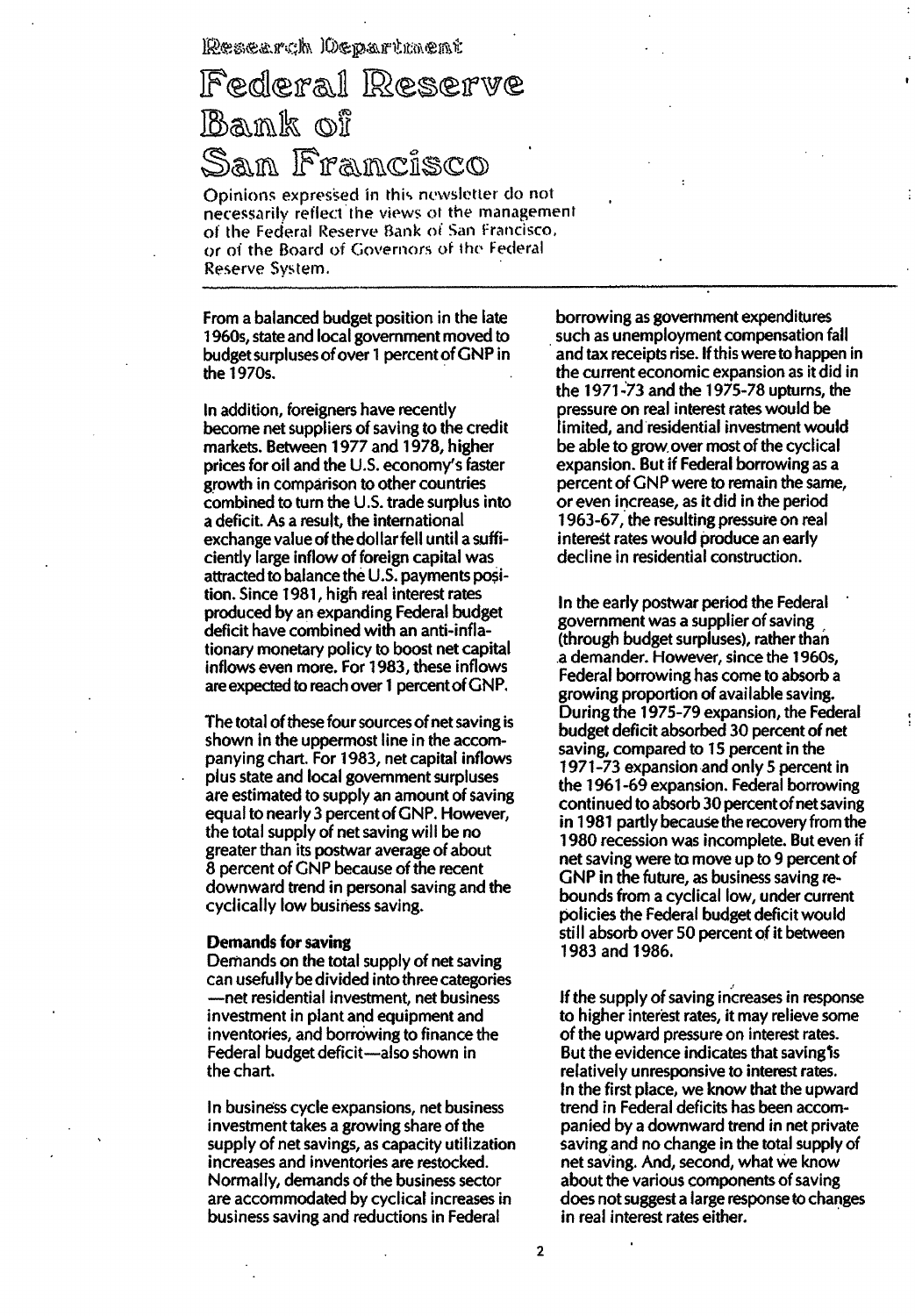

 $= 1983$  estimates by the Federal Reserve Bank of San Francisco  $P = P$ eak

Economists dispute not only the size of the response of domestic private saving to real interest rates but also whether the response is positive or negative. The most widely accepted view is that this response is positive, but not very large. My own estimate is that domestic private saving increases 0.2 percent of GNP for every one percentage point increase in real after-tax short-term interest rates because of a decline in the demand for consumer durables other than housing. A one percentage point increase in real after-tax rates would bring forth new domestic private saving equal to only 4 percent of projected Federal deficits.

Net capital inflows are a more responsive source of net saving but are unlikely to take a great deal of pressure off interest rates. Over the 1950-80 period, the real after-tax commercial paper rate (on a bond equivalent yield basis) averaged zero percent, while the U.S. net capital outflow averaged one quarter of 1 percent of GNP. Because real interest rates rose sharply in 1981 and 1982. the real after-tax commercial rate will likely average about 2 percent for 1983, and the net capital inflow should be about  $1\frac{1}{2}$  percent of GNP. Using these relationships as a benchmark, a 1 percentage point change in real after-tax short-term interest rates would appear to attract net foreign capital inflows equal to nearly 1 percent of GNP.

However, this kind of calculation overstates the extent to which foreign capital inflows respond to higher real interest rates in the longer run. Part of the current capital inflow is temporary because it consists of a shifting of assets within current portfolios. Once these portfolio shifts have been completed, the size of foreign capital inflows will be diminished because they will be limited to only a portion of current flows of foreign saving.

#### The outlook

Unless the Federal government undertakes tax and expenditure policies to reduce the projected Federal deficits, real interest rates are certain to remain high and could well rise even further. The level of Federal borrowing standardized for movements over the business cycle would remain high. As a percent of GNP, Federal borrowing is projected to fall only slightly faster than in previous business cycle expansions. By 1 986, when the civilian unemployment rate is expected to be down to 7.5 percent, Federal borrowing would still absorb 33 percent of total net saving.

Moreover, the growth of business demands for saving is likely to be stronger than normal for several reasons. These are: 1 ) accelerated shifts in the composition of the economy's output, which require the creation of new production facilities, 2) accelerated shifts in the geographical location of business, also requiring new facilities, and 3) the spur to modernize obsolete or otherwise inefficient or inadequate capital provided by the Economic Recovery Tax Act of 1981 . The impetus given to business demands for saving by these factors will reinforce the normal tendency for real short-term interest rates to rise in a cyclical expansion. Because of the strength of business demands, the brunt of the crowding out of private investment would fall upon residential investment and, to a lesser extent, purchases of consumer durables.

Adrian W. Throop